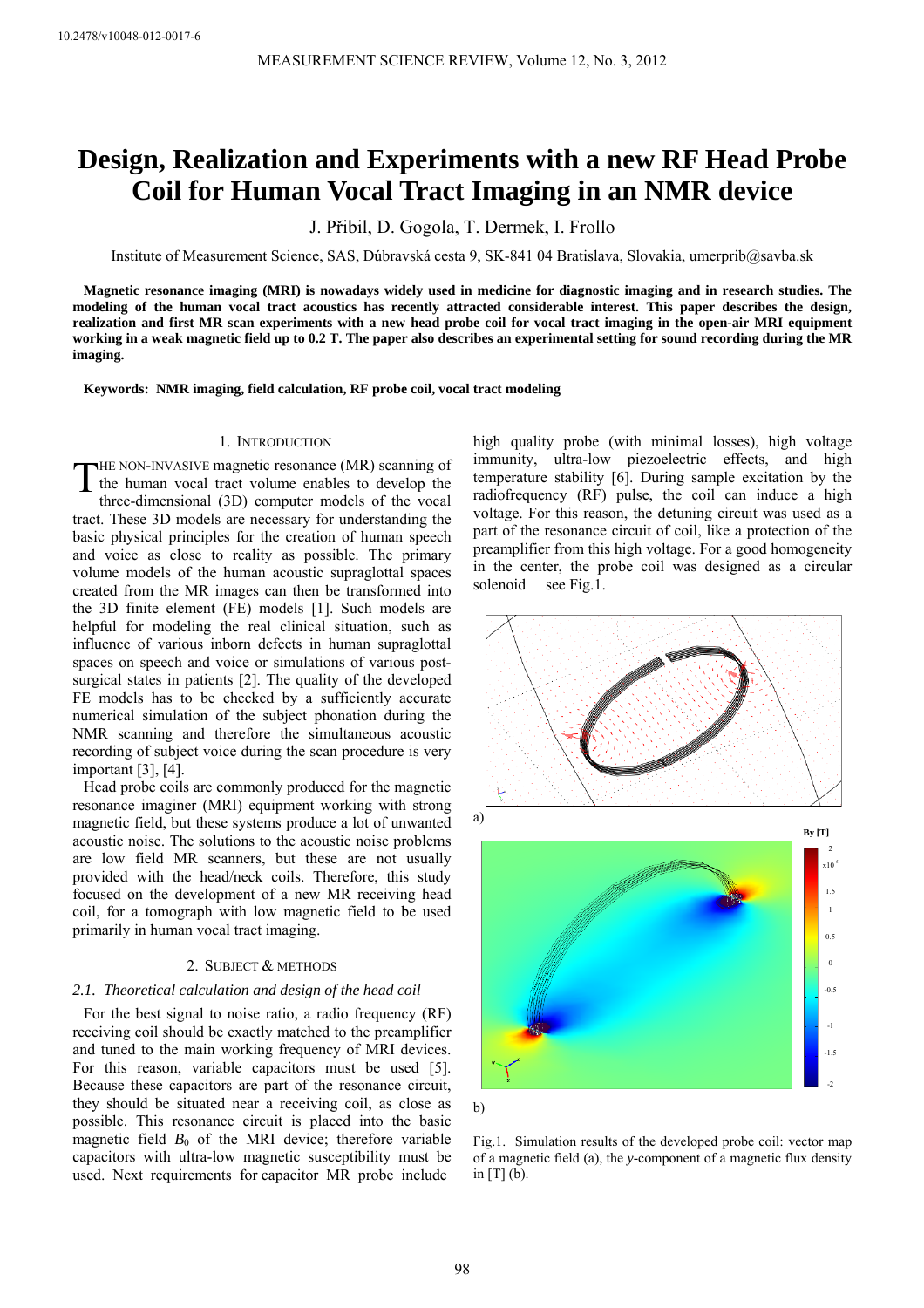Signal to noise ratio (SNR) and contrast to noise ratio (CNR) were calculated from the image which was produced with our coil. The magnetic field  $B_z$  of a simple circular coil can be calculated as described in [6]

$$
Bz = \frac{ElipticK\left[k\right] + \frac{ElipticE\left[k\right]\left(R_1^2 - r^2 - (z - z_1)^2\right)}{\left(R_1 - r\right)^2 + (z - z_1)^2}
$$
\n
$$
\sqrt{(z - z_1)^2 + (R_1 + r)^2}
$$
\n(1)

where

$$
k = \frac{4R_1r}{(R_1+r)^2 + (z-z_1)^2},
$$

and functions *ElipticK*, *ElipticE* represent the complete elliptic integral of the first or the second kind, respectively [7]. This holds for  $R_1 = 0.09$  [m], as a radius of the coil, *r* denotes a variable in radius direction, *z* is variable in *z* direction,  $z_1 = 0.007$  [m] is distance of each wire loop. The induction of magnetic field  $B_1$  in the center of the solenoid coil is described by the following equation [8]

$$
B_1 = \frac{\mu_0 n I}{2h\sqrt{1 + 4\left(\frac{r}{h}\right)^2}},\tag{2}
$$

where  $\mu_0$  is permeability of free space, *n* is number of turns, *I* is electric current, *h* is height of the coil, and *r* is radius of the coil.



Fig.2. Image of the magnetic field induction: in a 3D space (a), and in a plane with  $z = 0$  (b).

For the RF coil design, simulation and calculation, different types of SW tools were used. Homogeneity of the magnetic field of coil was calculated from the simulation in the program Comsol Multiphysics, theoretic calculation of magnetic induction (see Fig.2) was made with the help of the Mathematica program.

## *2.2. Practical realization of the head coil*

The designed head coil was developed and practically realized for using in open-air MR imager 0.178 T Esaote Escan OPERA [9]. This coil consists of three turns of wire with diameter 2.5 mm. Loop diameter is 22 cm. Each thread is divided into two parts which are connected by the capacitors, as shown in an equivalent circuit in Fig.3.

Detuning circuit was implemented into the receiving coil, for improved attenuation. This detuning circuit is active when the receiving signal reaches or is higher than 1 V. A discrete pre-amplifier is powered by an external 12 V battery due to minimizing the additive noise of the received RF signal − see block diagram in Fig.4.



Fig.3. Equivalent circuit of RF head probe coil (left), photo of first realization of the probe (right).



Fig.4. Block diagram of the connection of the receiving coil into the ESAOTE system and illustration of the signal path.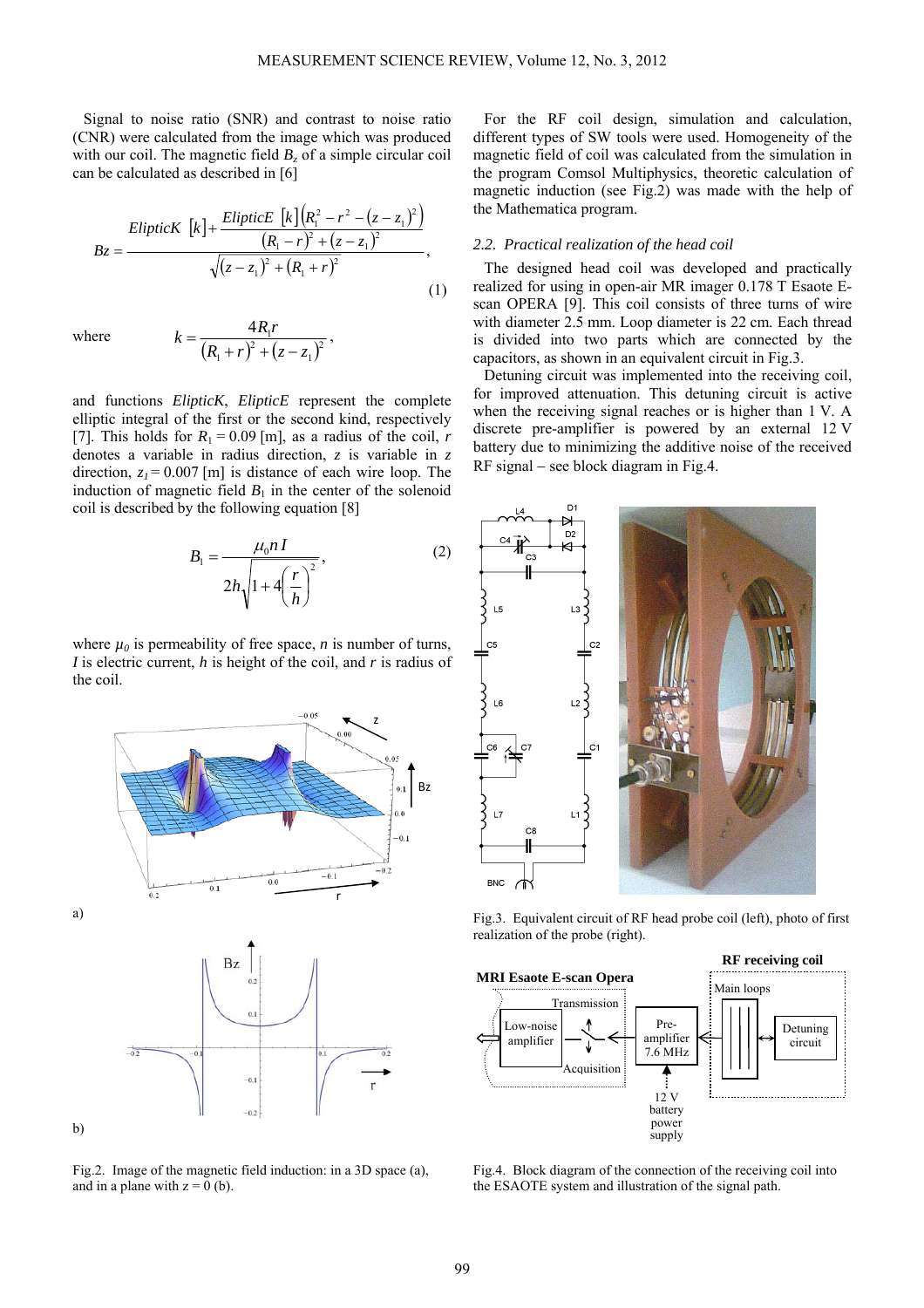Receiving coil in our MRI device is oriented perpendicular to the vector of a radiofrequency field. The reason is to minimize the received RF signal during transmission, while the transmission RF coil is located on the back of the scan area as can be seen on the photo in Fig.5. The Esaote software allows manual settings for coil recognition after connection to the MRI device [9]. That's the reason, why hardware coil recognition is not necessary and a special resistance terminator is not necessary to be implemented in a new RF coil.

## 3. COMPARISON OF DIFFERENT MR SCAN SEQUENCES AND PARAMETER SETTINGS FOR VOCAL TRACT IMAGINING

During the MRI session, the assumed physical position of the tested subject is lying on the back with the neck placed inside the RF coil and between two gradient coils as demonstrated in a photo in Fig.5. The obtained image of our first experiments with developed head probe coil is depicted in Fig.6. Resulting SNR of the tissues surrounding the vocal tract in the measured image were as follows: soft palate 26.84, tongue 22.36 and epithelium 15.36. The CNR of the tissues against the cavities was as follows: soft palate 26.45, tongue 14.96 and epithelium 21.96.



Fig.5. Photo of a male testing person in MRI Opera during scan of the vocal tract:  $(1)$  – the developed head probe coil,  $(2)$  – the upper gradient coil and the permanent magnet,  $(3)$  – the lower gradient coil and the permanent magnet,  $(4)$  – the transmission coil.

Due to the low basic magnetic field  $B_0$  (up to 0.2 T) of our MRI machine, the scanning times are longer than those in the MR tomographs working with the 1.5 or 3 T superconductivity magnet. Chosen type of the sequence together with basic scan parameters – repetition time (TR) and echo time  $(TE)$  – has significant influence on the scanning time. Values of these parameters primarily follow from the chosen type of the scanning sequence. They can be also manually slightly changed, but their final values depend on the settings of other scan parameters – field of view (FOV), number of slices, slice thickness, etc. Five types of scanning sequences are implemented in the MRI device Escan OPERA [8], but not all of this is usable for the vocal tract imagining. As follows from our previous experiments, only the 3D and Hi Res sequences can bring pictures in

sufficient resolution and quality. Before starting the scan sequence, the quality factor (QF) parameter is automatically pre-calculated to obtain a picture of sufficient quality. Typical scanning time is between 1 and 2 minutes, although for the 3D or Hi Res scan sequences, more than 2 minutes are necessary – see complete MR image with all setting of scan parameters included in Fig.7.



Fig.6.Detailed MR image of the vocal tract using the SE T2 scan sequence (with chosen parameters TR=900 ms, TE=26 ms, slice thickness= 5 mm), including described regions of interest (ROI).



Fig.7.Obtained complete MR image of the male vocal tract in a sagittal plane including the current setting of scan parameters (when using the Hi Res Spin Echo scan sequence).

Predicted picture QF and the scan time were considered as the main criteria for the scan sequence type and choice of parameter settings. Therefore a detailed analysis and comparison for two types of scan sequences were realized. Obtained results are presented in numerical form (see values stored in Tables 1-2) complemented by a comparison of MR images in Fig.8-9.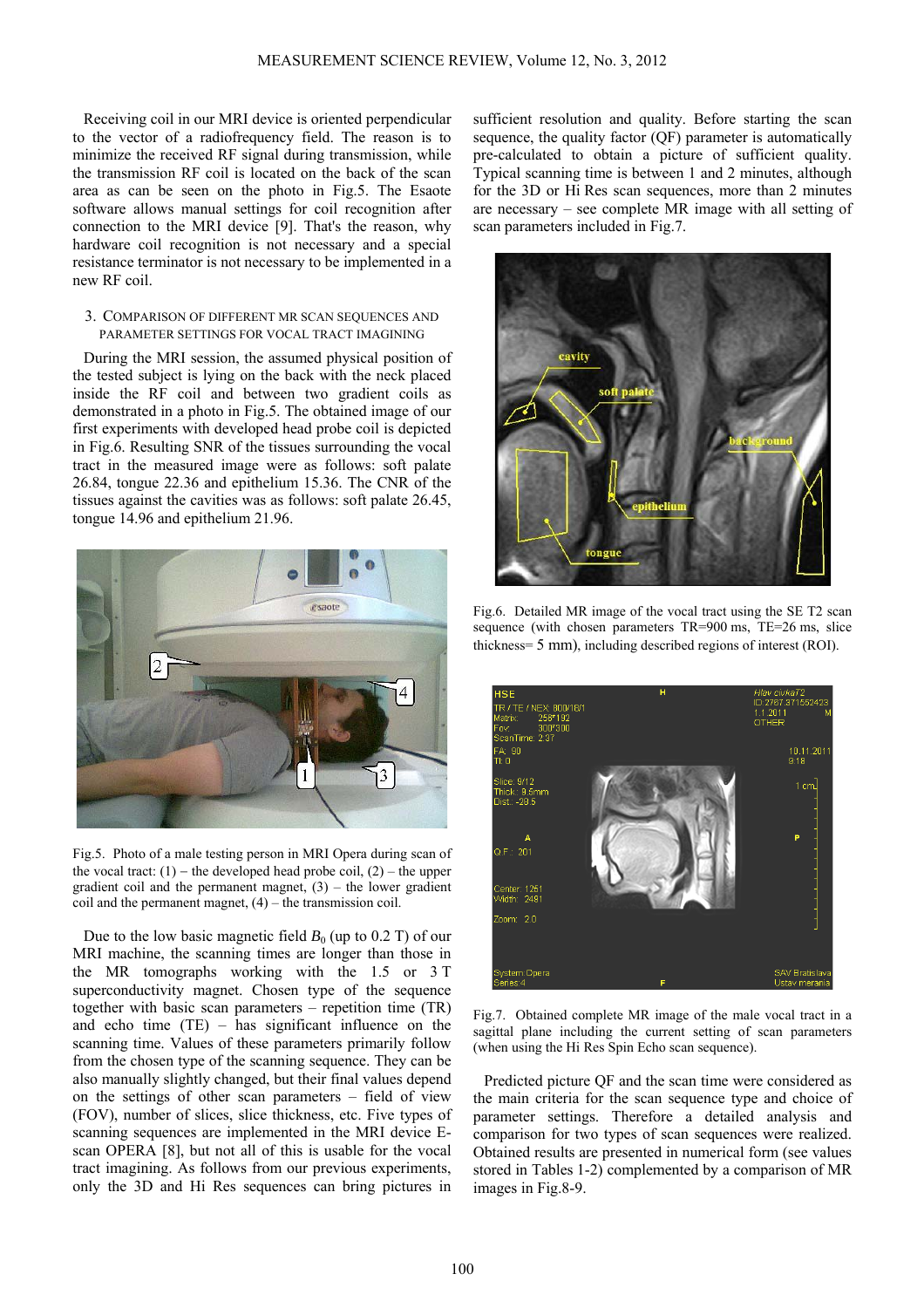

Fig.8.Set of MR images of the male vocal tract in a sagittal plane using the Hi Res SE scan sequence documenting a dependence of used scan parameters corresponding to values of Table 1.



Fig.9. Set of MR images of the male vocal tract in a sagittal plane using the 3D SSF scan sequence documenting a dependence of used scan parameters corresponding to values of Table 2.

Table 1.Details of the analyzed scanning sequences (Hi Res SE type, TE=26 ms) with settings of 10 slices,  $FOV$  300x300x192.

| Case            | TR<br>[ms] | <b>Matrix</b><br>size | <b>Thick</b><br>[mm] | $T_{\scriptscriptstyle\rm SCAN}$<br>[min:sec] | OF<br>T-1 |
|-----------------|------------|-----------------------|----------------------|-----------------------------------------------|-----------|
| a)              | 800        | 256x192               | 95                   | 1.33                                          | 222.      |
| b)              | 500        | 256x192               | 75                   | 1:39                                          | 196       |
| $\mathbf{c})$   | 800        | 256x192               | 4.5                  | 1:33                                          | 100       |
| d)              | 800        | 192x192               | 4.5                  | 1:33                                          | 134       |
| $\sqrt{ }$<br>e | 600        | 192x192               | 3.5<br>*             | 2:10                                          | 122       |

With over sampling  $= 190$ 

Table 2.Detail of analyzed scanned sequences (3D SSF type, TE=10 ms, 1 accumulation).

| Case | TR<br>$\lceil ms \rceil$ | <b>Matrix size</b> | Thick<br>[mm] | $T_{\scriptscriptstyle\rm SCAN}$<br>[min:sec] | ОF<br>[-] |
|------|--------------------------|--------------------|---------------|-----------------------------------------------|-----------|
| a)   | 1)<br>40                 | 200x200x34         | 10.2          | 2:32                                          | 227       |
| b)   | $40^{11}$                | 200x200x22         | 9.4           | 2:56                                          | 201       |
| c)   | $40^{11}$                | 200x200x22         | 47            | 2:56                                          | 128       |
| d)   | $30^{2}$                 | 256x200x16         | 75            | 1:56                                          | 335       |
| e)   | $30^{2}$                 | 256x200x16         | 94            | 1:36                                          | 398       |

 $^{(1)}$  FOV = 200x200x130,<sup>2</sup></sub> FOV = 400x400x150

## 4. EXPERIMENTS WITH PHONATION DURING THE MR SCAN

To obtain MR pictures with sufficient quality without any artifacts, interaction with the stationary magnetic field  $B_0$  in the MRI scanning area must be eliminated during speech signal pick up. The homogeneity of low-magnetic field *B*<sup>0</sup> into the scan area of the MRI machine can be mapped by special phantoms [10]. Therefore, we use an arrangement, where the pick-up microphone is located in a sufficient distance from the noise signal source outside the magnetic field area. The bed with the testing person was set to 150 deg. position (originated from right corner opposite the temperature stabilizer device – see Fig.10), the speech pickup microphone was placed at the 30 deg. position in the distance of 50 cm from the head coil. The head of the testing person was inserted into the knee coil (see also item 1 in Fig.5), the background noise level (generated mainly by a temperature stabilizer) was  $I_0 = 55$  dB [11].



Fig.10.A speech recording experiment arrangement: (1) − bed with testing person,  $(2)$  – the pickup microphone,  $(3)$  – head RF coil, (4) − external RF pre-amplifier.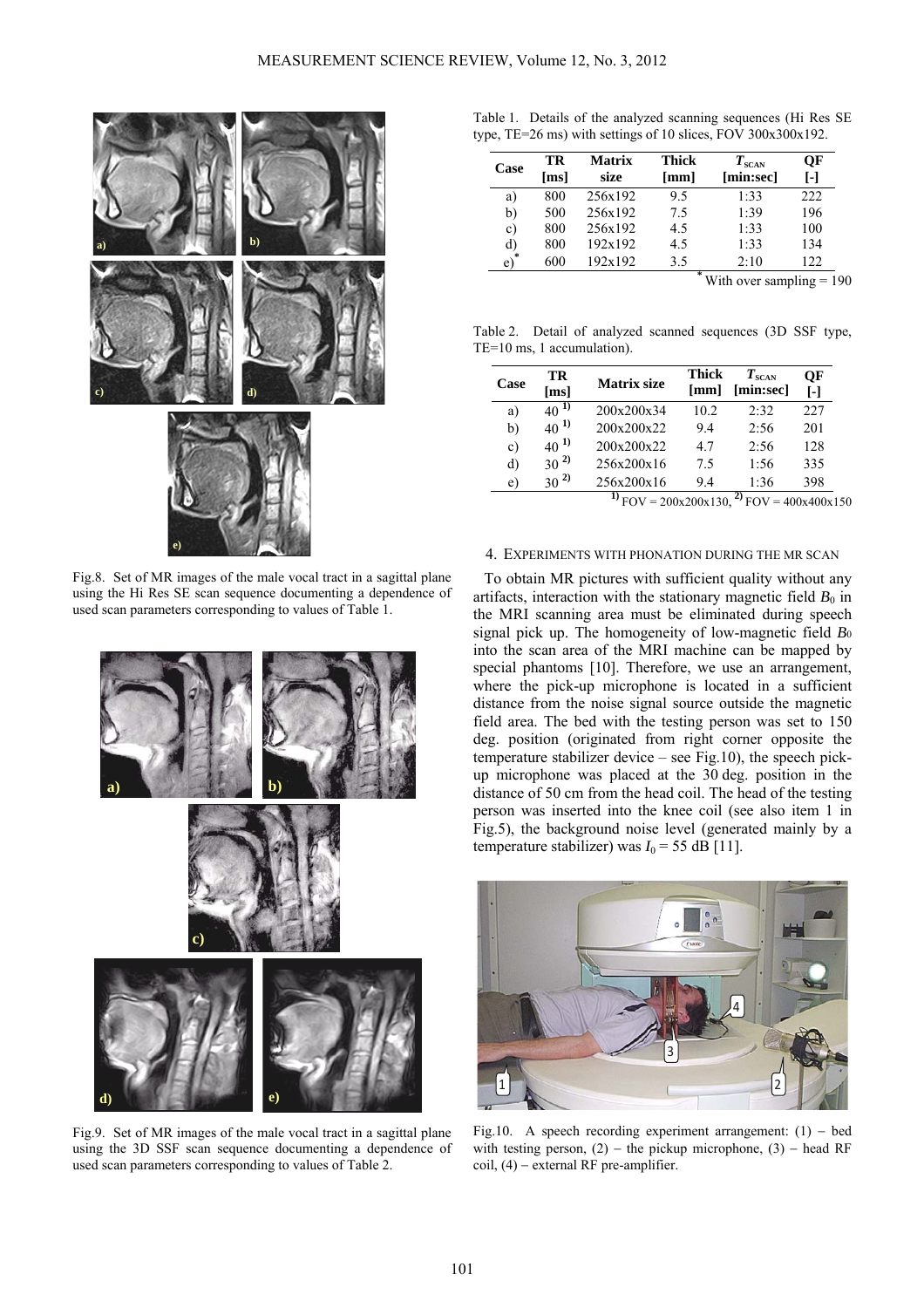

Fig.11. Spectrograms of the processed long yowel "a" (male voice,  $F0 \approx 130$  Hz,  $f_s = 16$  kHz,) recorded during the MR scan using the 3D SFF sequence: original speech and noise signal (a), reconstructed signal after cepstrum noise reduction (b).



Fig.12.Corresponding mean periodograms of selected 250 ms time interval (ROI) : summary periodograms for full frequency range up to  $f_s/2$  (a), detailed parts with determined F0,  $F_N$ ,  $F_1$ positions, and the  $\Delta P$  value in [dB] on the  $F_N$  position (b).

The used MRI device has a control console based on the standard personal computer, but due to safety and stability of the system it is not possible to add any external device (using serial, USB, Blue-Tooth, or the Wi-Fi connection). Therefore, the speech signal was recorded with the help of the M − Audio FireWire 1814 equipment connected to a separate personal computer (laptop) and picked up by the professional condenser microphone with the figure-of-eight pickup pattern. The synchronization of the speech recording and the MR scan process was realized manually on the side of a console operator. By reason that the scan times are about 1 minute, the phonation is performed in blocks with mean duration of 8, 15, or 30 seconds depending on physical condition of the tested person.

Recorded speech signal contains also an additional noise that is mainly produced by gradient coils due to rapidly changing Lorentz forces during fast switching inside the environment of the MRI device [12]. This noise has a mechanical character, and can be processed in spectral domain [13] – see spectrograms obtained from phonation of the long vowel "a:" during MR scan in Fig.11. For noise reduction, we used the method based on the cepstral speech model [14]. We applied the limitation and clipping the "peaks" corresponding to the harmonic frequencies of mechanical noise on the real cepstrum [11]. By this approach we obtained the noise reduction up to 8 dB on the  $F_N$  position (the first harmonic frequency of the mechanical noise), which is sufficient for next speech signal processing.

Setting of the basic parameters of the scanning sequences (TR and TE) had significant influence on properties of the acoustic noise finally produced by the MRI device. Values of these parameters primarily follow from the chosen type of the scanning sequence. User setting of the TR parameter affects mostly the  $F_N$  values – see an example in Fig.12 of mean periodograms calculated by the Welch method.

#### 5. DISCUSSION AND CONCLUSION

The prototype of receiver coil design with partitioning of turns seems to be feasible for obtaining reasonable signal to noise ratio. The calculated contrast to noise ratio of the tissues surrounding the vocal tract against the cavities was acceptable, and thus the vocal tract was easily recognized in the image.

According to the design, a head probe coil was constructed and afterwards tested in *E-Scan* Opera ESAOTE tomograph. From our results it is clear that our head coil developed for low-field MR scanners is suitable for vocal tract MRI, as seen in Fig.7. Images with relative high SNR (see sets of MR scan obtained by Hi Res and 3D scan sequences in Fig.8 and Fig.9) can be measured with only two averages, thus in a reasonably short acquisition time. Imaging of the throat and mouth cavity in short time along with voice recording was therefore possible without enormous acoustic noise. In our case, the mouth cavity was not fully visible due to the imaging sequence restrictions (applied FOV). The increase of FOV is the focus of our future developments.

As follows from phonation experiments, the noise produced by gradient system of MRI device influences the quality of the recorded speech signal. The documentary Fig.11 also shows determined values of speaker's fundamental frequency F0 and first formant  $F_1$  position, in contraindication with the mechanical noise  $F<sub>N</sub>$  frequency of the chosen ROI signal area. Typical situation occurs when the  $F_N$  frequency lies between the speaker's F0 and first formant  $F_1$  position (see Fig.12b). As we applied the speech signal analysis tools to MRI noise analysis, theses signal's